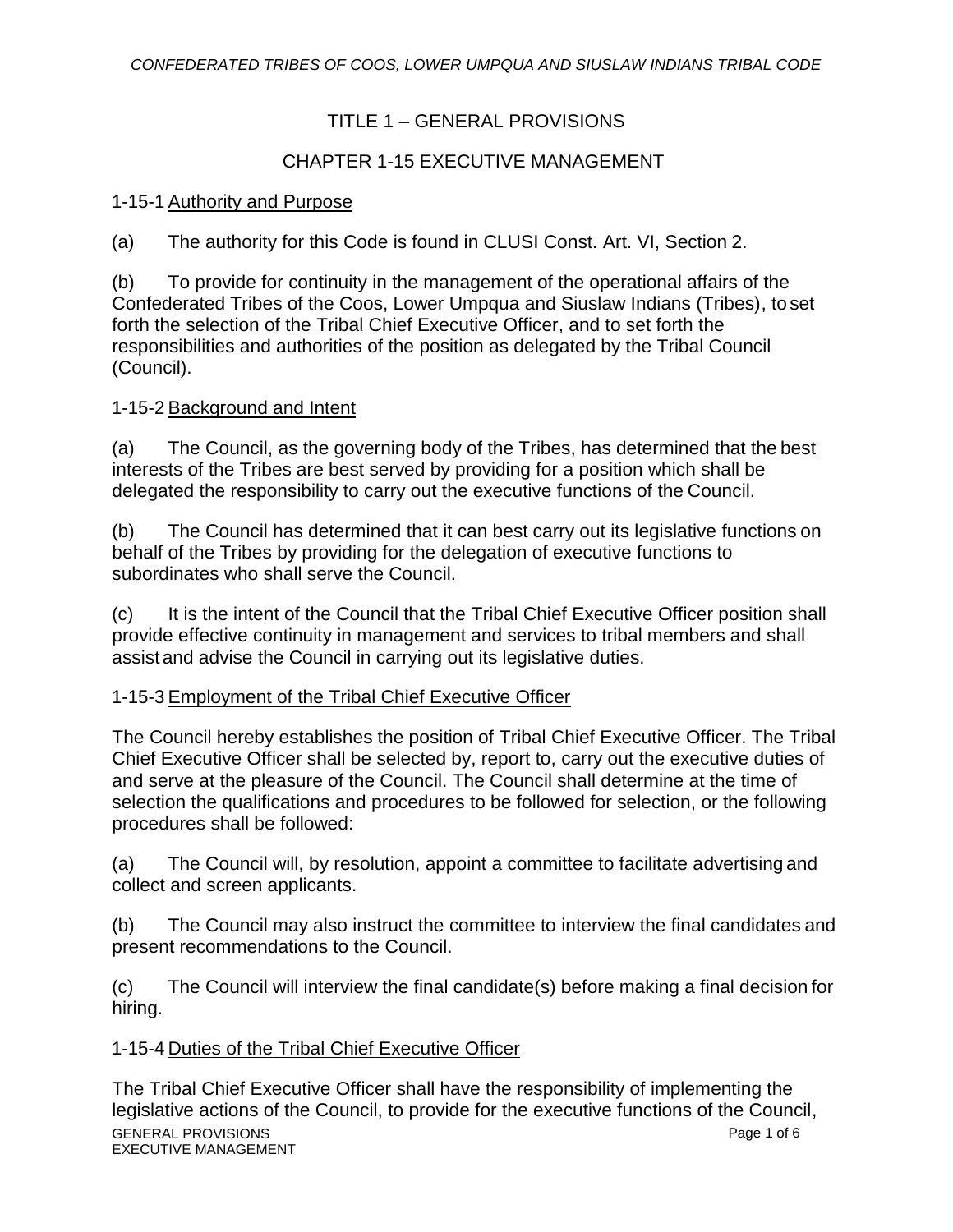to provide for the fair and consistent delivery of services on behalf of the Council, to promote and encourage a culturally inclusive workplace environment consistent with the Tribe's core values, and to promote cooperation between departments and programs. The Tribal Chief Executive Officer is hereby delegated the authorities as follows:

## (a) Administrator's Authorities

(1) To represent the Tribes by name and title, to negotiate, execute and administer agreements and contracts that have been authorized by the Council.

(2) To implement by regulation all legislative actions of the Council, except those directly involving Tribal Council procedures, and establish such other regulations as are necessary to effectively carry out the business of the Tribes in an efficient and effective manner.

## (b) Managerial Authority

(1) To exercise direct authority over all work units of the organization, to determine the organizational structure and positions necessary to carry out assigned functions and responsibilities most effectively. To hire, train, promote, assign, compensate, discipline and discharge employees, in accordance with tribal laws, provided that the Council shall concur in the hiring of all department directors.

(2) To establish subordinate work units and positions to carry out all assigned functions, to delegate authority and responsibility accordingly and to hold subordinates accountable for such delegations.

(3) To provide overall direction and control of economic and operational affairs of the Tribes for all assigned functions, to ensure appropriate use of tribal assets and resources, to authorize the expenditure of funds consistent with the adopted tribal budget, recommend depositories and banking relationships, and determine operational priorities and carry out short- and long-term planning and program development as established by the Council.

(4) To provide executive support for all subordinate boards, committees, enterprises and cooperative associations of the Tribes by regulation, review, evaluation and auditing their fiscal affairs.

(5) To determine the applicability of tribal laws and policies to subordinate organizations, committees and the Tribal Court, and to report to the Council any matters of concern related to such organizations.

#### (c) Codification of Tribal Laws

To codify all legislative acts of the Council within the Tribal Code.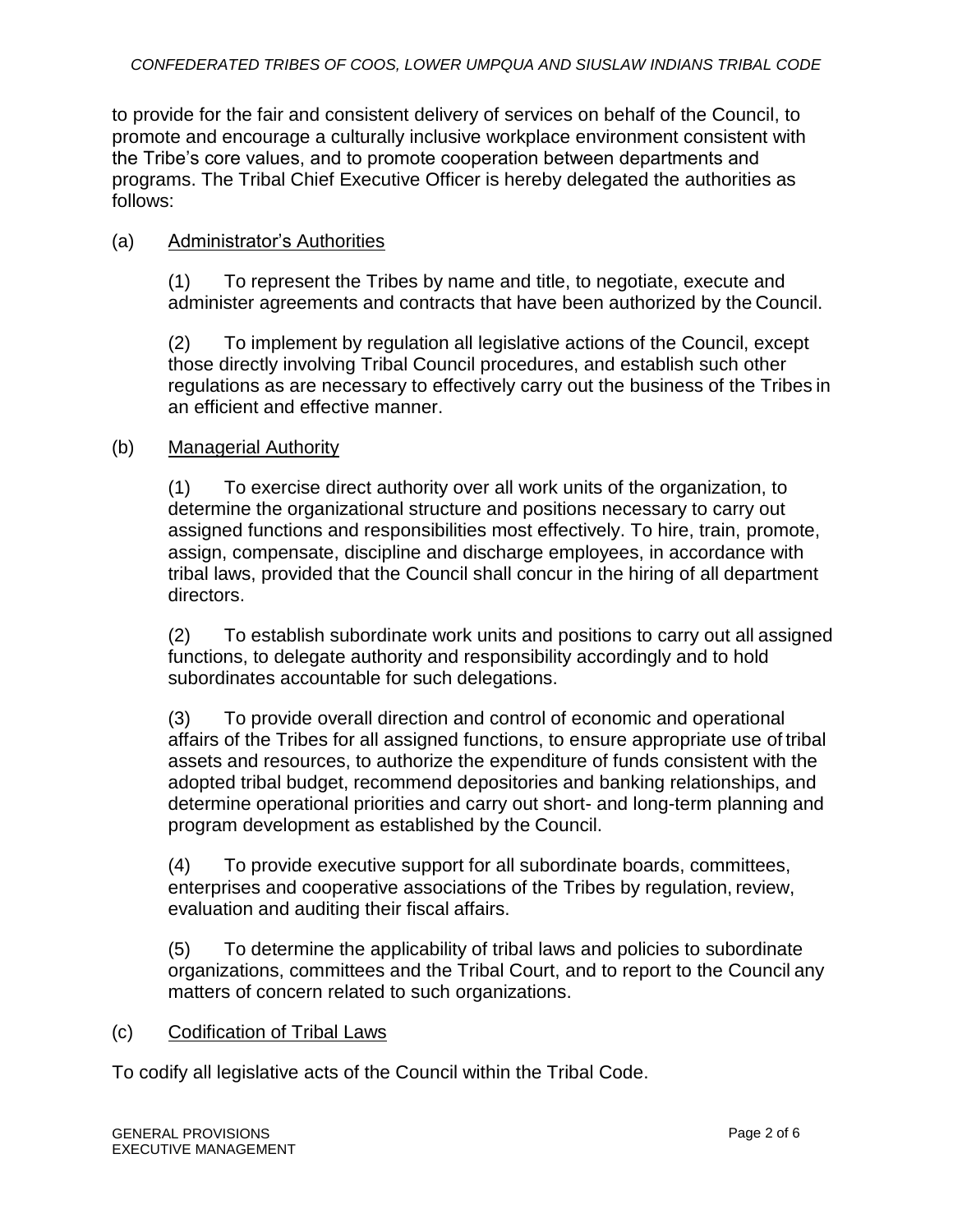## (d) Maintain Legislative Records

To maintain minutes, resolutions, ordinances and other records of the Council.

(e) Law Policy Review

To review all Tribal laws and policies on a regular basis and recommend additions and changes to the Council.

#### (f) Emergency Authority

Authority to take such emergency actions as are authorized by law to protect life and property, consistent with Tribal law, provided that the Council is immediately notified.

## (g) Monitor Matters of Concern to the Tribes

Monitor and regularly communicate with Council on all internal and external matters, including the provision of services by other governments that impact the Tribes. A written report shall be provided to Council on major goals and activities of all governmental departments no less than bi-annually.

## (h) Assist and Advise the Council in Carrying out its Legislative Duties.

(i) Establish Subordinate Work Units

(1) To ensure that employees and the public are informed about the Tribal organization structure, the Tribal Chief Executive Officer shall publish the Organization Structure of the Tribes on the Tribes Website, and issue a notice in the Tribal Newsletter of where it can be found, at the beginning of each calendar year and at such other times as any material changes in the structure shall occur, provided that the Council shall be notified of the change in the organizational structure at least thirty (30) days in advance of any material change being implemented.

(2) After HR internal review, the organization structure shall include the names of all work units, key positions, number of authorized positions for each unit, delegated functions and responsibilities to be carried on by each unit and the lines of authority and accountability.

(3) The Tribal Chief Executive Officer shall establish a structure according to the following organizational goals:

(A) Focusing resources on direct delivery of services and avoiding unnecessary layers of administration or management.

(B) Responsiveness to the people served and clear lines of accountability and responsibility.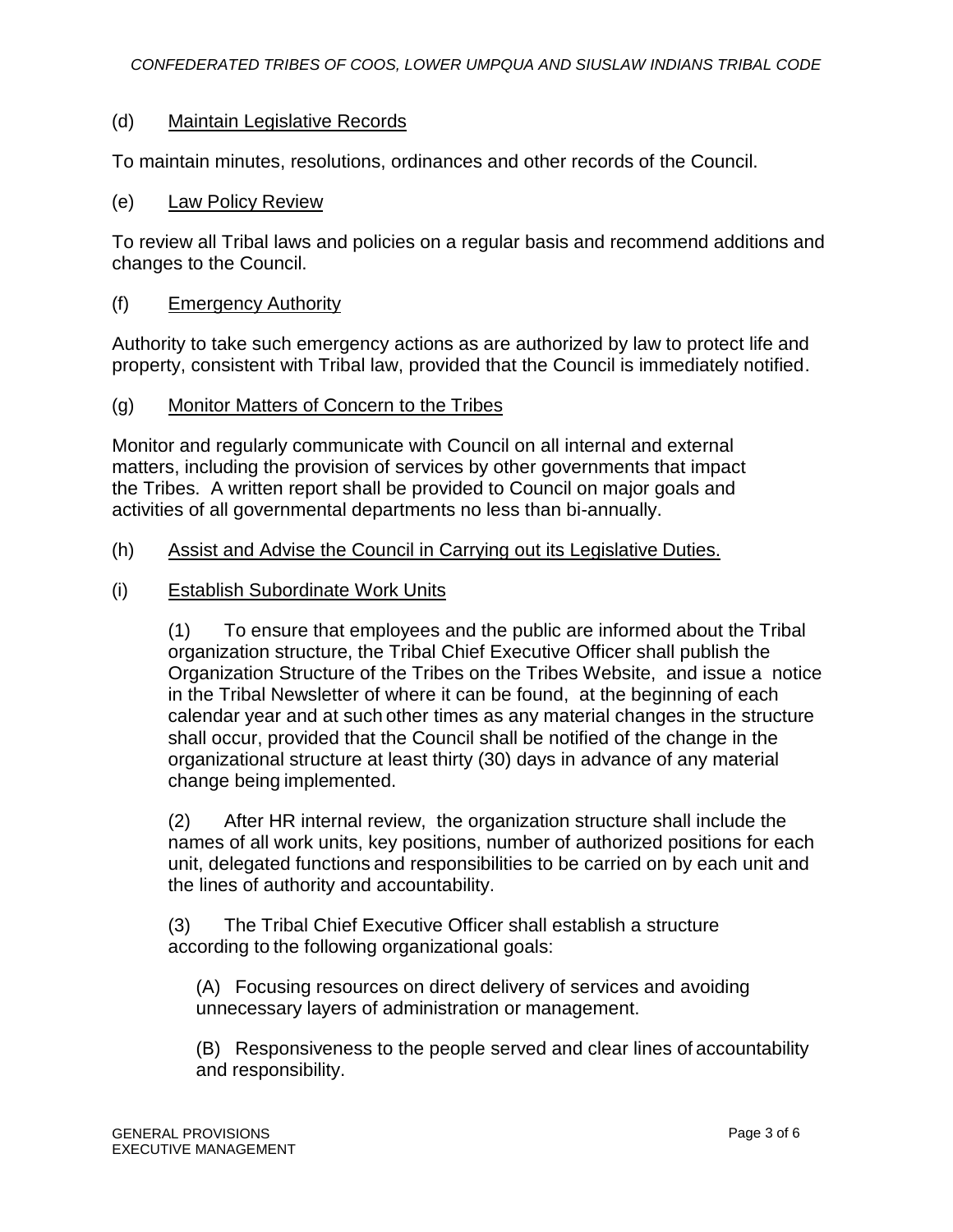(C) Active, effective and efficient processing of decisions, authorizations, transactions and services.

(D) Efficient use of human and financial resources, integrate programs and services, with effective coordination and avoidance of duplication.

## 1-15-5 Tribal Chief Financial Officer

The Tribal Chief Executive Officer shall not limit the ability of the Tribal Chief Financial Officer to provide information directly to the Council or otherwise interfere in the ability of the Chief Financial Officer to conduct their work duties independently and impartially. Any decisions regarding compensation, job duties, discipline, and/or discharge of the Tribal Chief Financial Officer, by the Chief Executive Officer shall not be made without the approval of Tribal Council

## 1-15-6 Conflict of Interest

The Tribal Chief Executive Officer shall not make a decision in any matter wherein her or she or a member of his or her immediate family or household – parents, children, spouses, domestic partners, brothers, sisters, or roommates – or any current or past business partner has a direct personal interest, including but not limited to employment, contracts, grants, loans, or project funding ("Conflict"). In instances in which a Conflict arises, the Tribal Chief Executive Officer shall report to Council, which shall then delegate decision making authority over the issue.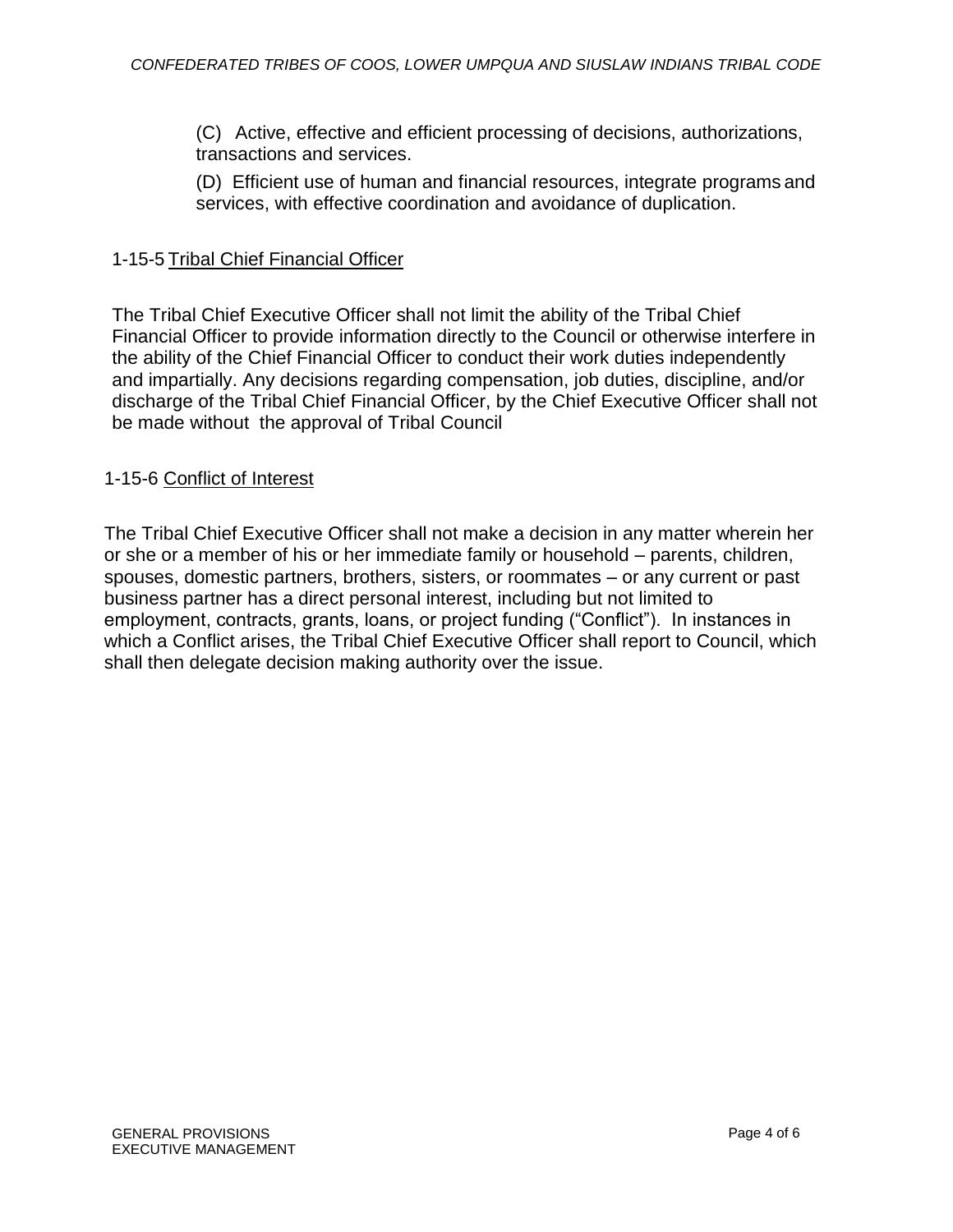# APPENDIX A

# LEGISLATIVE HISTORY AND EDITORIAL CHANGE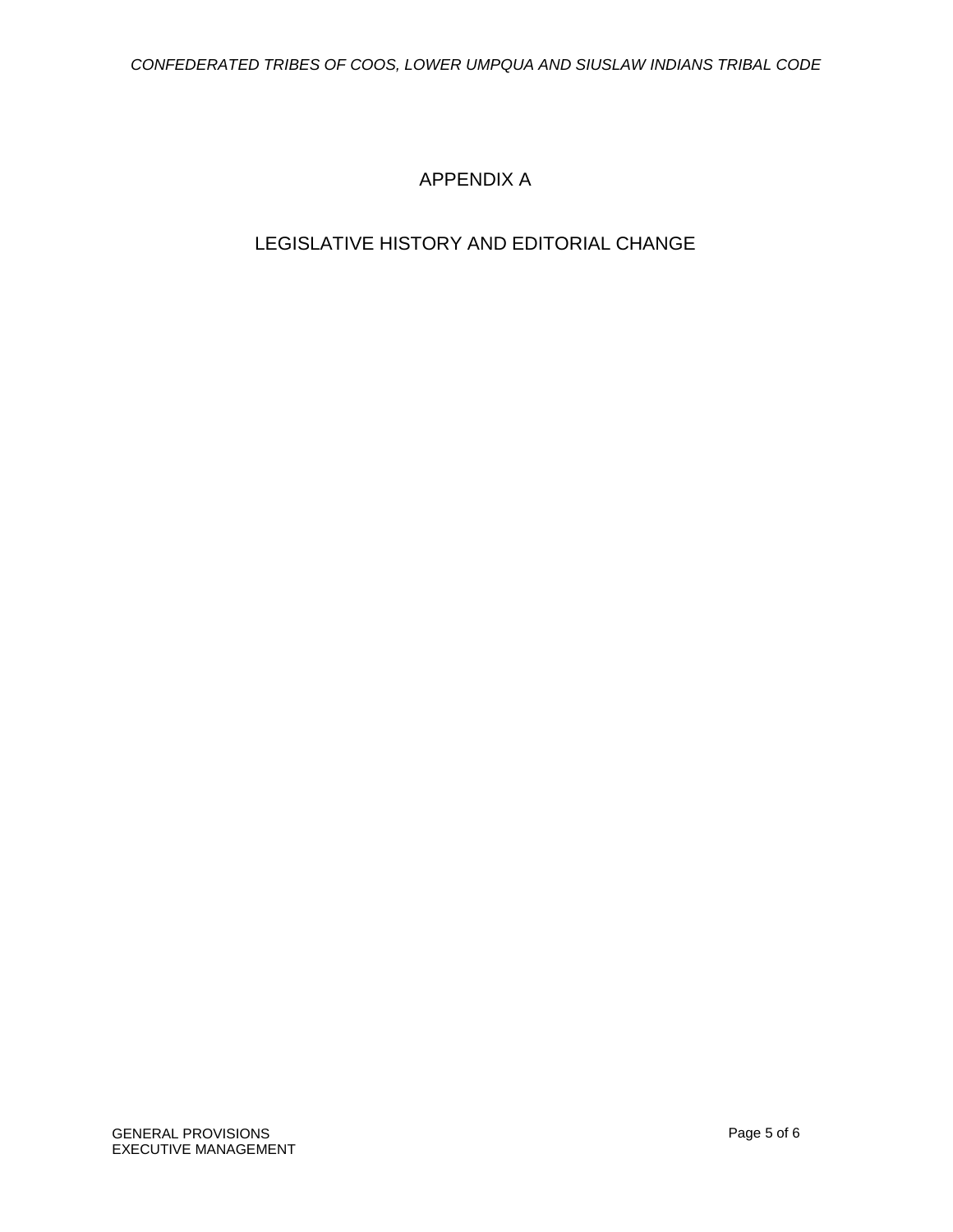# EXECUTIVE MANAGEMENT

# LEGISLATIVE HISTORY AND EDITORIAL CHANGES

The Tribal Council of the Confederated Tribes of Coos, Lower Umpqua and Siuslaw Indians approved amendments to Chapter 1-15 Executive Management for Second Reading and Final Approval by Resolution – 21 - 118 on October 10, 2021. Vote was 7 (for) 0 (against) and 0 (abstaining). Ordinance No. 025B created.

The Tribal Council of the Confederated Tribes of Coos, Lower Umpqua and Siuslaw Indians approved amendments to Chapter 1-15 Executive Management for First Reading by Resolution  $-21 - 076$  on July 28, 2021. Vote was 6 (for) 0 (against) and 0 (abstaining).

The Tribal Council of the Confederated Tribes of Coos, Lower Umpqua and Siuslaw Indians approved amendments to Chapter 1-15 Executive Management for Second Reading and Final Approval by Resolution – 20 –110 on December 13, 2020. Vote was 7 (for) 7 (against) and 7 (abstaining). Ordinance No. 025A created.

The Tribal Council of the Confederated Tribes of Coos, Lower Umpqua and Siuslaw Indians approved amendments to Chapter 1-15 Executive Management for First Reading by Resolution – 20-090 on October 11, 2020. Vote was (7) (for) 0 (against) and 0 (abstaining).

On May 12, 2011, tribal administration made technical updates to Tribal Code Chapter 1-15 to correct a citation to the Tribes' Constitution and formatting issues.

The Confederated Tribes of Coos, Lower Umpqua and Siuslaw Indians enacted the "Executive Management" Code, Resolution 00-035, Ordinance No. 025, on May 7, 2000, at a regular Tribal Council meeting. Vote was 5 (for), 0 (against), 1 (abstaining).